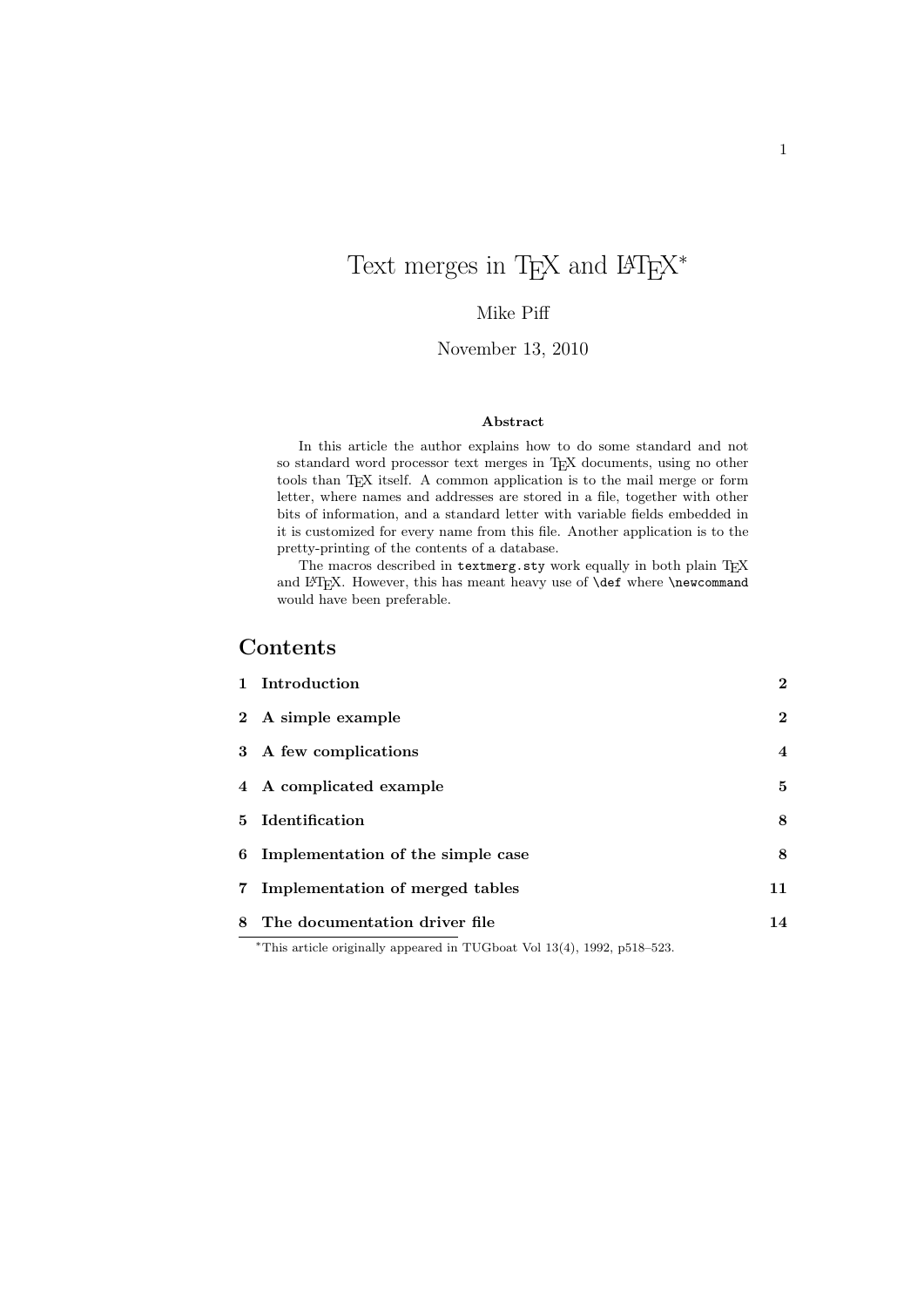## 1 Introduction

It is often said that although LATEX is good at typesetting mathematics, it is wholly unsuitable for common word processor functions such as mail merges. The latter are easy to achieve in most ordinary word processors, but in its raw state LATEX is incapable of doing a mail merge, or, indeed, of generating the same block of text over and over again but with different parameters in each block, those parameters having been read from a subsidiary merge file. The latter file might possibly be the output from a database or any other program.

This article aims to show the reader that such a repetitive task need not be as difficult as it at first appears. In TEX, it is possible to hide many details of a facility inside a subsidiary style file, so that the user is unaware of what fearful processes are going on in the background. It is then possible to present the enduser with an extremely simple interface, perhaps simpler and more powerful than is available in other systems.

In earlier TUGboat articles [Bel87, Gar87, Lee86, McK87] it was shown how a standard letter could be customized by adding names and addresses from a separate file. I aim to show that it is possible to achieve far more than this with a fairly compact but general set of macros.

## 2 A simple example

Suppose that we have a list of student names and examination grades, one per student, and that we wish to send a letter to each student giving his/her exam grade. We must decide first what bits of information must be prepared in our subsidiary file, by looking at an example letter and finding out which items change from letter to letter.

Suppose that one instance of our letter is the following, a LAT<sub>EX</sub> example.

```
\begin{letter}{Miss Iusta Mo\\
  34 Winchester Road\\
  Sheffield\\
  England}
   \opening{Dear Miss Mo,}
   This letter is to inform you
   that you obtained grade A in
   your recent examinations.
   \closing{Yours faithfully,}
\end{letter}
```
We can see that we need to know the student's title, forename(s), surname, address and grade to compose such a letter.

One of the simplest ways of achieving this effect is to prepare a file with lines of the form

\MyLetter{Mr}...{C}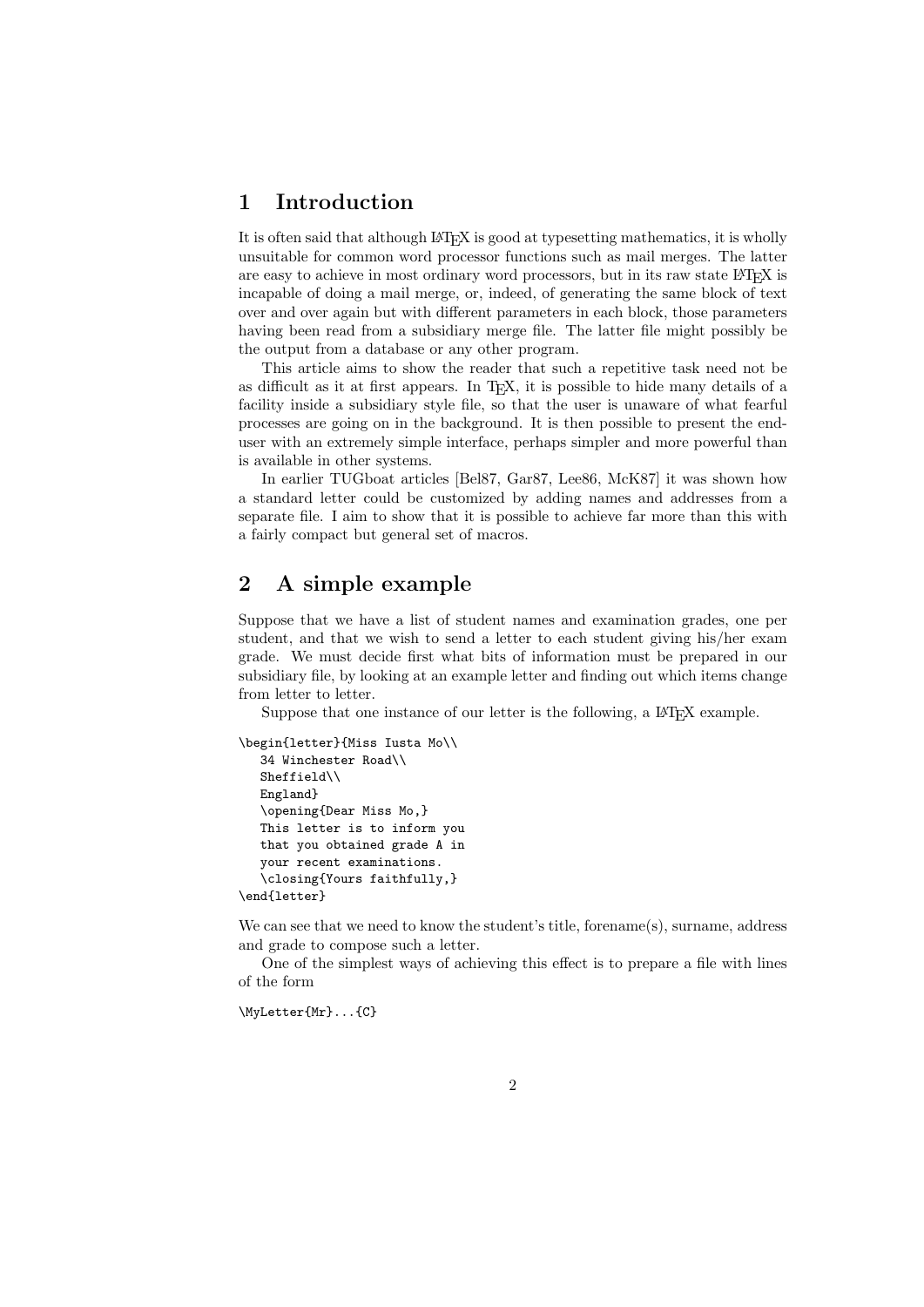for each student and then simply **\input** it into a L<sup>AT</sup>EX file in which **\MyLetter** has been defined as having five parameters. A problem with this approach is that we may not be able to coax the student database into producing such a file. Another problem is that we need something more subtle if there are fifty parameters. For example, we might want to print out the contents of the student database with one page per student, but it could be that there are fifty information fields per student. Even worse, the number of pieces of information per student might not be a constant number, because, say, we are printing out fields from a related file in which marks on individual examination papers are held.

We shall tackle our simple example in a way that lends itself to more generality later on, and in a form that most database programs should be capable of handling.

We thus prepare a subsidiary file results.dat with records of five fields in it. Each student is represented by five lines of this file,

```
1 \langle *results \rangle2 Miss
 3 Iusta
 4 Mo
 5 34 Winchester Road\\Sheffield\\England
 6 A
 7 Mr
 8 Arthur
9 Minit
10 43 Sheffield Road\\Winchester\\England
11 C
12 \langle/results\rangle
```
and the student records appear one after another in this file. Thus both the field and record separators are carriage returns.

\Merge TEX itself needs to know three bits of information:

\Fields 1. the name of the subsidiary file,

- 2. the fields to read, and
- 3. the template of the letter.

We pass it this information in the following form

```
13 \langle*examp\rangle14 \documentclass[12pt]{letter}
15 \usepackage{textmerg}
16 \begin{document}
17 \Fields{\Title\Forenames\Surname
18 \Address\Grade}
19 \Merge{results.dat}{%
20 \begin{letter}{\Title\ \Forenames\
21 \Surname\\\Address}
22 \opening{Dear \Title\ \Surname,}
23 This letter is to inform you
24 that you obtained grade \Grade\ in
```

```
25 your recent examinations.
```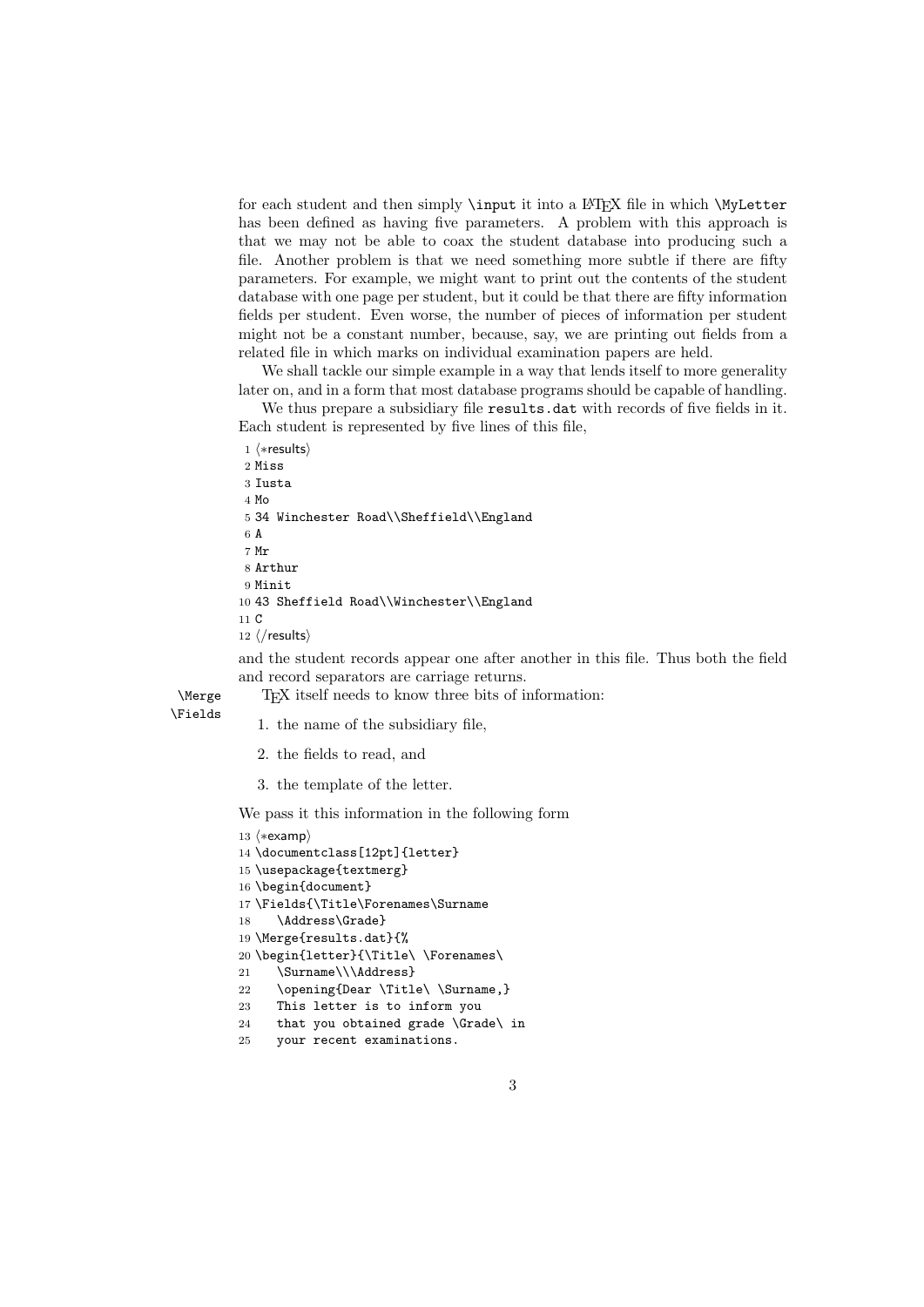\closing{Yours faithfully,} \end{letter}} \end{document}  $\langle$ /examp $\rangle$ 

LATEX should open the subsidiary file and, for each set of five parameters, generate a letter in the dvi file. When it reaches the end of the merge file, LATEX should terminate execution of the \Merge command and presumably finish the document.

## 3 A few complications

Looking at the above example in a bit more generality, we see that we are reading records of  $n$  fields from the merge file and placing them into a T<sub>E</sub>X document in such a way that they replace  $n$  preassigned control sequences. However, it may happen that the merge file is prepared by humans, who might possibly have inserted some extra blank lines into the file. Again, it could be that certain sorts of fields might be blank, whereas others can never be blank. Perhaps it would be better to build in some degree of error recovery.

\Fields We shall make the assumption that the first field in any record is definitely a non-blank one and that we know beforehand whether each of the others might conceivably be blank. We make a modification to our \Fields statement. It can contain not only the field name control sequences but also the tokens + and -, with the following interpretation. A + indicates that all following fields should be re-read until a non-blank result is obtained. A - indicates that any following fields could conceivably be blank, subject to the restriction that the very first field is always non-blank.

Thus the command

\Fields{\a+\b\c-\d}

would indicate that only  $\ddot{o}$  is allowed to be blank, because the + token has no effect. In

#### $\left\{\frac{-\a\b+-\c+\d}$

the initial - token enables blank reading of data tokens, but the very first data token is not permitted to be blank anyway. Thus \a is read as a non-blank token and  $\b$  as a possibly blank token. The sequence  $+-$  now switches non-blank reading on and off again, so  $\c$  is read as possibly blank. Finally  $\d$  is non-blank.

Another complication we allow is that the \Fields command can appear several times in our file. The interpretation is that the last occurrence of \Fields before we encounter the \Merge command will indicate the fields to be read for every record. Any occurrences of \Fields within the merged text indicate a new list of fields to be read when that command is encountered. This lets us do some conditional processing, such  $as<sup>1</sup>$ 

\ifx\Title\Mrs

<sup>&</sup>lt;sup>1</sup>It is assumed that **\Mrs** expands to Mrs.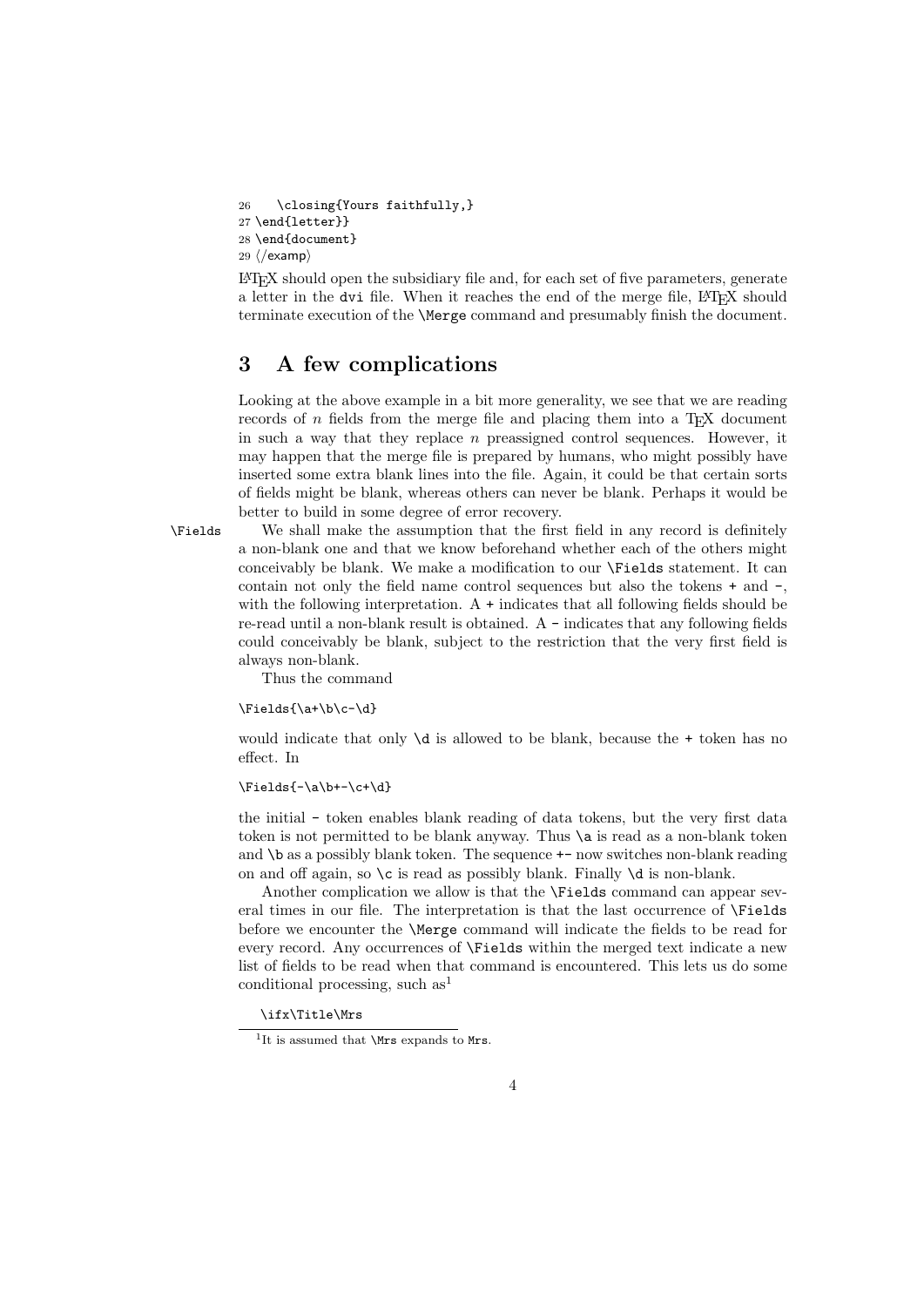\Fields{\MaidenName} \fi

and also gives us some flexibility about the field order later on.

It should also be stressed that the undefined control sequences appearing in the template need not correspond exactly to the fields in the subsidiary file. An example might be that the subsidiary file contains the text

#### Spriggs, Mr Abraham L

and one field read is \FullName. T<sub>EX</sub> would then have to pre-process this name to generate its several components as used in the template. The command \PreProcess could be included at the start of the template.

```
\def\parse#1, #2 #3\endparse{%
  \def\Surname{#1}\def\Title{#2}%
  \def\Forenames{#3}}
\def\PreProcess{\expandafter
  \parse\FullName\endparse}
```
An alternative and simpler looking approach to reading fields from a file \fil might be to define each such field as follows.

```
\def\Field#1{\def#1{\read\fil to#1#1}}
\Field\Name \Field\Address \Field\Mark
```
The first time \Name is encountered, it reads its own expansion from \fil and then expands itself. Henceforth, it has acquired its new expansion. The disadvantage is that \Name must appear in the text before any subsidiary field such as \Surname can be used.

Finally we should consider the possibility that the second parameter of \Merge might be too large to fit into memory. We can clearly handle this problem by allowing the second parameter merely to consist of the text \input template, so that the root file handles two subsidiary files, one containing the template and the other containing the fields.

## 4 A complicated example

We will next look at an example in which the template contains a table of indeterminate length, albeit fixed width. So far our macros work in either plain T<sub>E</sub>X or in LATEX, but the way in which these two packages handle tables is slightly different. However, the only difference that need concern us is that  $\mathbb{F}(\mathbb{F}(\mathbb{X}))$  uses  $\setminus \setminus$ where plain T<sub>EX</sub> uses  $\csc$ .

\MultiRead The example given here is in LATEX, but our style will work equally well in plain TEX. In our student letter we wish to insert a table of course codes and marks. Since each student did a different number of courses, we need some way of recognizing the end of the course list in the merge file. The default will be to insert a blank line at the end of such a sub-list. Thus, the following text appears before the close of the letter template.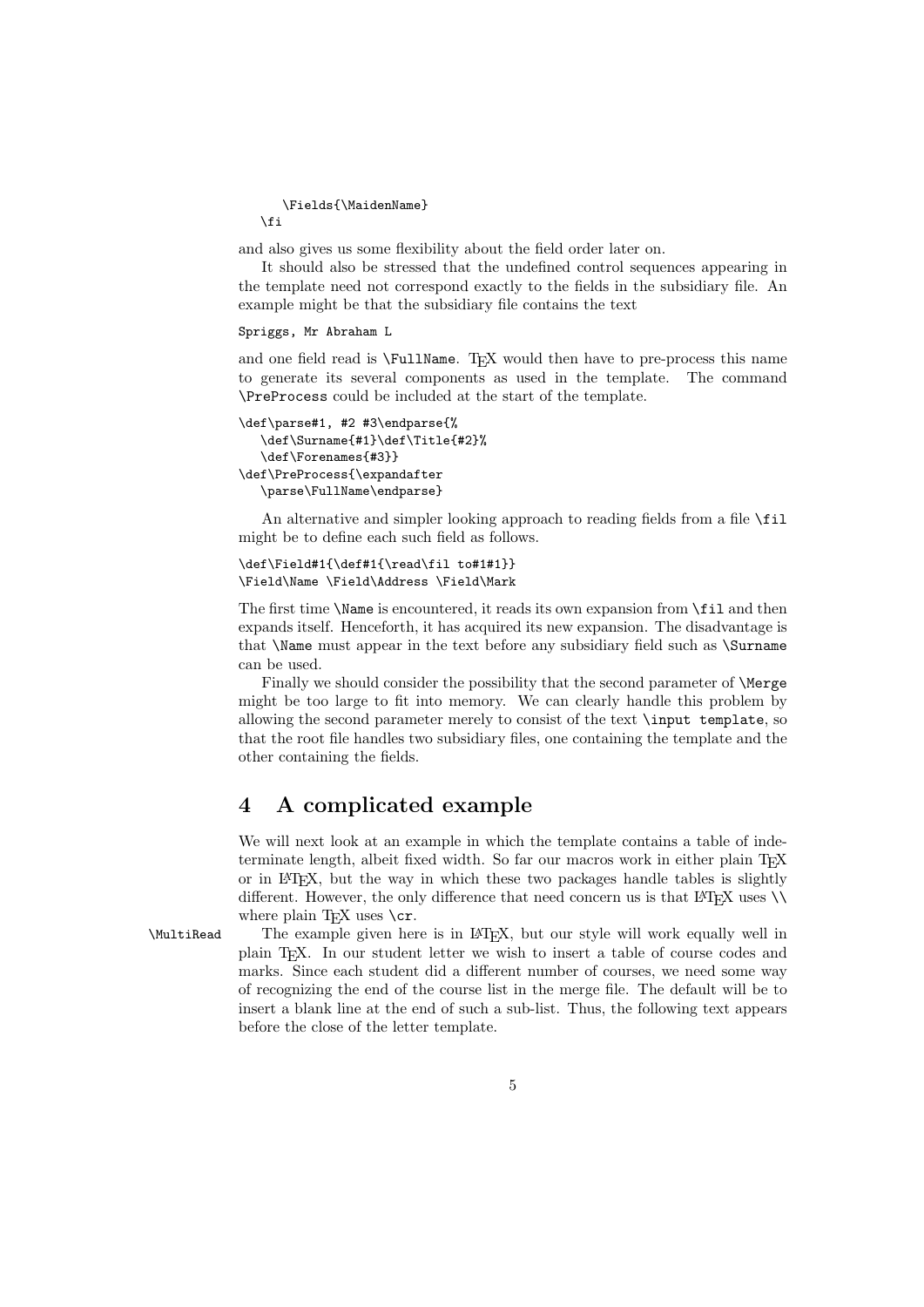```
Here are your marks on individual papers.
\begin{center}
   \begin{tabular}{|lr|}\hline
      Code&Mark\\\hline
      \MultiRead{2}\\\hline
   \end{tabular}
\end{center}
```
The merge file now has the following structure.

Title ... Grade Code Mark ... Code Mark  $\langle blank \rangle$ Title ...

\MarkEnd In other applications some of the fields in the table might possibly be blank. We then let the user change the  $\langle blank \rangle$  line marking the end of a list to some other string of his own choosing.

#### \MarkEnd{\*\*\*}

There might be multiple tables in the same template, with their data intermingled in the merge file with main fields. The generalized \Fields command allows us to order the merge file however we want. Thus we could have main fields, then a table, followed by more main fields, and so on.

\Process A final complication is that the fields appearing in a table are essentially anonymous. By this I mean that they are transferred into the table as they are, without any pre-processing possible through appearing in the template as control sequences. If we wish what appears in the table to be different from what appears in the file, a mechanism is needed to tell TEX that a certain column has to be treated in a certain way. The command

#### \Process{n}{\foo}

will replace every field  $\langle f \rangle$  read into column n by  $\text{100} \{ \langle f \rangle \}$ . It is even possible to do some numerical calculations by this method.

Here is a LAT<sub>E</sub>X example to illustrate the table processing features of textmerg.sty.

```
30 \langle*example\rangle
```
31 \documentclass[12pt]{article}

```
32 \usepackage{textmerg}
```

```
33 \MarkEnd{***}
```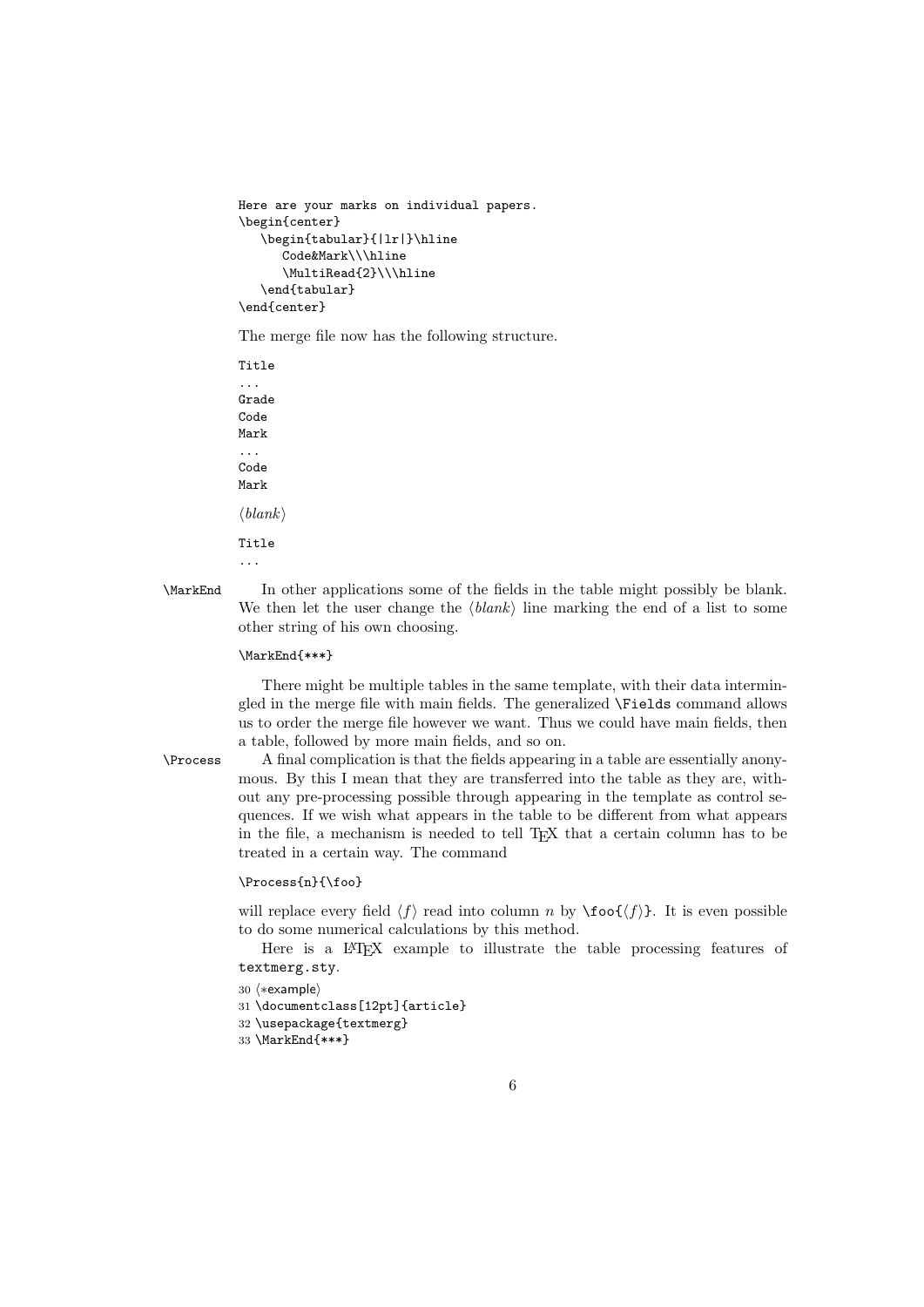```
34 \Process{2}{\Advance}
35 \def\Advance#1{#1\addtocounter{page}{#1}}
36 \Fields{+\Name\Verb}
37 \begin{document}
38 \Merge{silly.dat}{%
39 Dear \Name,\par
40 Here is a table to \Verb\ at:
41 \Fields{\Width}%
42 \begin{tabular}{*{\Width}c}
43 \MultiRead\Width
44 \end{tabular}.\par
45 \Fields{\Adj}%
46 That was \Adj!
47 \clearpage}
48 \end{document}
49 \langle/example\rangleThe effect of this file is not apparent until we see silly.dat. It is listed here.
50 \langle \ast \mathsf{silly} \rangle51 Mike
52 look
53 3
54 1
55 2
56 3
57 11
58 12
59 13
60 ***
61 good
62 Shelagh
63 gaze
64\,265 21
66 22
67 23
68 24
69 ***
70 horrid
71 \langle /sl \rangleThe same can be done in plain T<sub>E</sub>X.
72 (*plainexample)
73 \input textmerg
74 \MarkEnd{***}
75 \Process{2}{\Advance}
76 \def\Advance#1{#1\global\advance\count0by#1}
77 \Fields{+\Name\Verb}
78 \Merge{silly.dat}{%
79 Dear \Name,\par
80 Here is a table to \Verb\ at:
```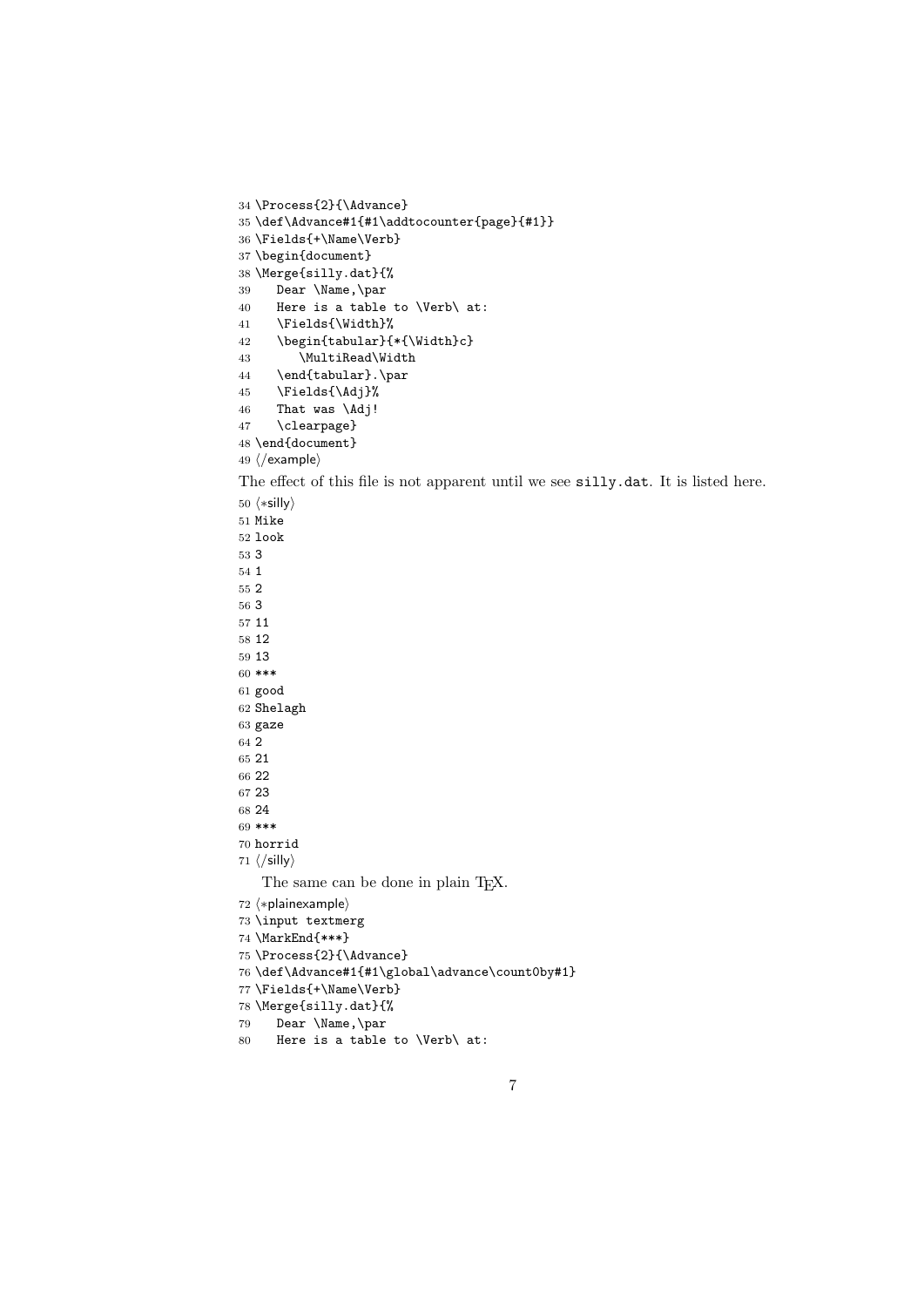```
81 \Fields{\Width}%
82 \vbox{\halign{\hfil{} ## {}\hfil&&\hfil{} ## {}\hfil\cr
83 \MultiRead\Width\cr
84 }}.\par
85 \Fields{\Adj}%
86 That was \Adj!
87 \vfill\eject}
88 \end
89
90 (/plainexample)
```
# 5 Identification

This package can only be used with  $\text{LATEX } 2\varepsilon$ , so an appropriate message is displayed when another format is used<sup>2</sup>.

```
91 \langle*textmerg)
```

```
92 \NeedsTeXFormat{LaTeX2e}[1994/01/01]
```
Announce the package name and its version:

```
93 \ProvidesPackage{textmerg}[\filedate]
```
And display it on the terminal (and the log file):

```
94 \typeout{Package 'textmerg' <\filedate>.}
```

```
95 \typeout{\Copyright}
```

```
96 (/textmerg)
```
The plain T<sub>EX</sub> version will simply \input this package file. Thus we need to know that it will understand everything in the file.

```
97 \langle *plain \rangle98 \def\NeedsTeXFormat#1[#2]{}
 99 \def\ProvidesPackage#1[#2]{}
100 \def\typeout#1{\immediate\write0{#1}}
101 \input textmerg.sty
102 \langle / \text{plain} \rangle
```
## 6 Implementation of the simple case

\glet For convenience we define a frequently used combination here.

```
103 (*textmerg)
104 \def\glet{\global\let}
```
\MergeFile The subsidiary merge file is defined next. A macro is then defined that attempts to \InputFile open it for reading. If that is unsuccessful, the file is closed and an error message is issued.

```
105 \newread\MergeFile
106 \def\InputFile#1{%
```
<sup>&</sup>lt;sup>2</sup>However, some code is inserted to allow its use with plain T<sub>E</sub>X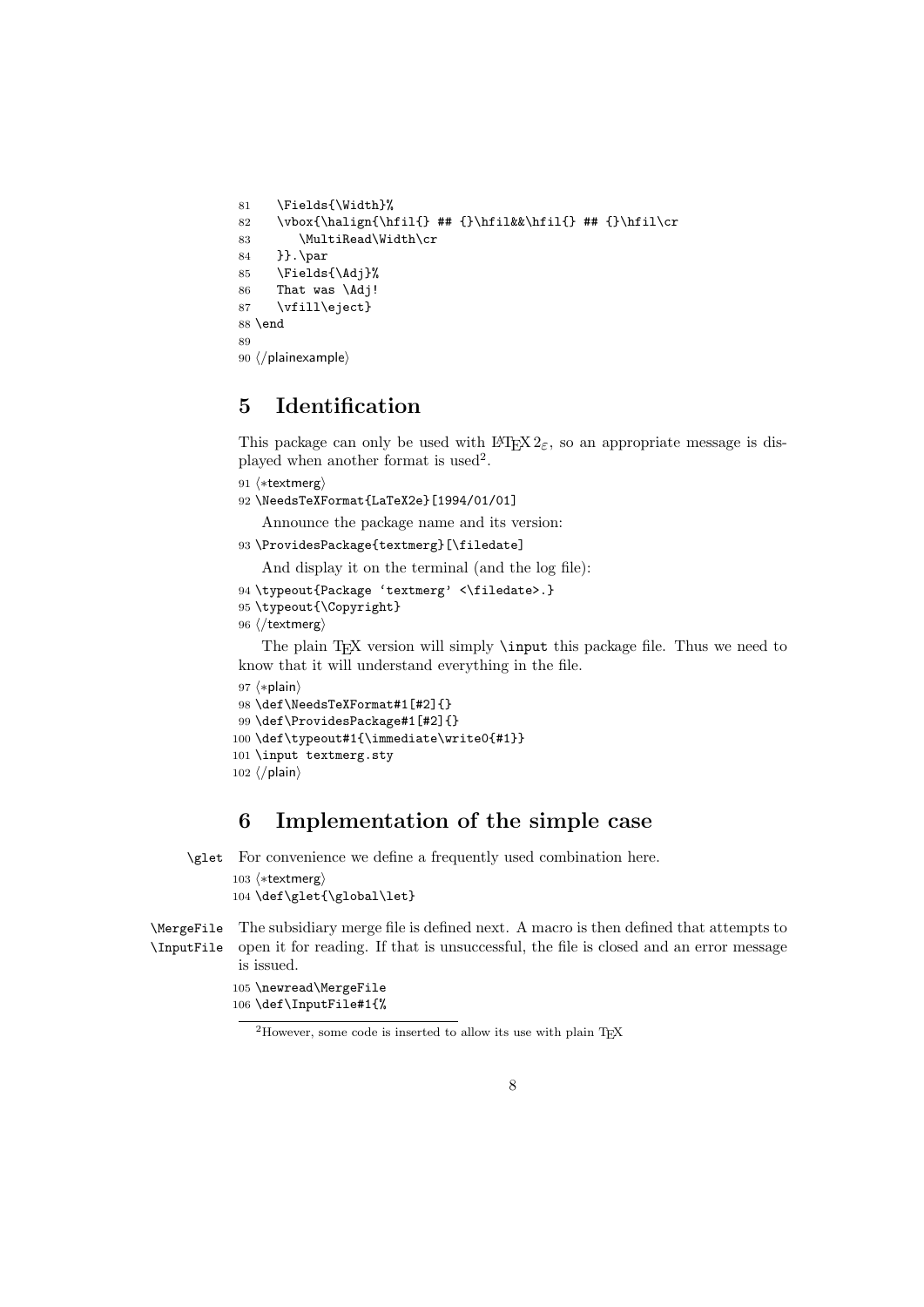```
107 \openin\MergeFile=#1
108 \ifeof\MergeFile
109 \errmessage{Empty merge file}%
110 \closein\MergeFile
111 \long\def\MakeTemplate##1{%
112 \def\Template{}}%
113 \else\GetInput\fi}
```
The command \MakeTemplate will be used later to generate the body of the form into which fields are inserted. We redefine it if the file is empty so that it produces no text.

\GetInput Because the conditional \ifeof does not return true until after an unsuccessful read operation, a mechanism of looking ahead is used which is similar to that found in Pascal.

```
114 \def\GetInput{{\endlinechar=-1
115 \global\read\MergeFile to\InputBuffer}}
```
\SeeIfEof We set up a mechanism for deciding whether or not we have exhausted the merge \LookAgain file. It forces \ifeof to return true by skipping over blank lines.

```
116 \def\SeeIfEof{%
117 \let\NextLook\relax
118 \ifeof\MergeFile
119 \else
120 \ifx\InputBuffer\empty
121 \LookAgain
122 \qquad \text{if}123 \ifmmode{\big\vert} \else{ 123 \fi 125
124 \NextLook}
125 \def\LookAgain{\GetInput
126 \let\NextLook\SeeIfEof}
```
\ifNonBlank We can now prepare to read actual fields from the merge file. A conditional is \AllowBlank used to indicate whether or not the field we are about to read is allowed to be \DontAllowBlank blank. We also set up a mechanism for changing its value.

```
127 \newif\ifNonBlank \NonBlankfalse
128 \def\AllowBlank{\global\NonBlankfalse}
129 \def\DontAllowBlank{\global\NonBlanktrue}
```
\ReadIn Fields are actually read by means of the following command. Its only parameter \MissingField is the name of the control sequence into which the field is read.

```
130 \def\ReadIn#1{%
131 \ifNonBlank\SeeIfEof\fi
132 \ifeof\MergeFile
133 \gdef#1{??}\MissingField
134 \else
135 \glet#1\InputBuffer
```

```
136 \GetInput
```

```
137 \fi}
```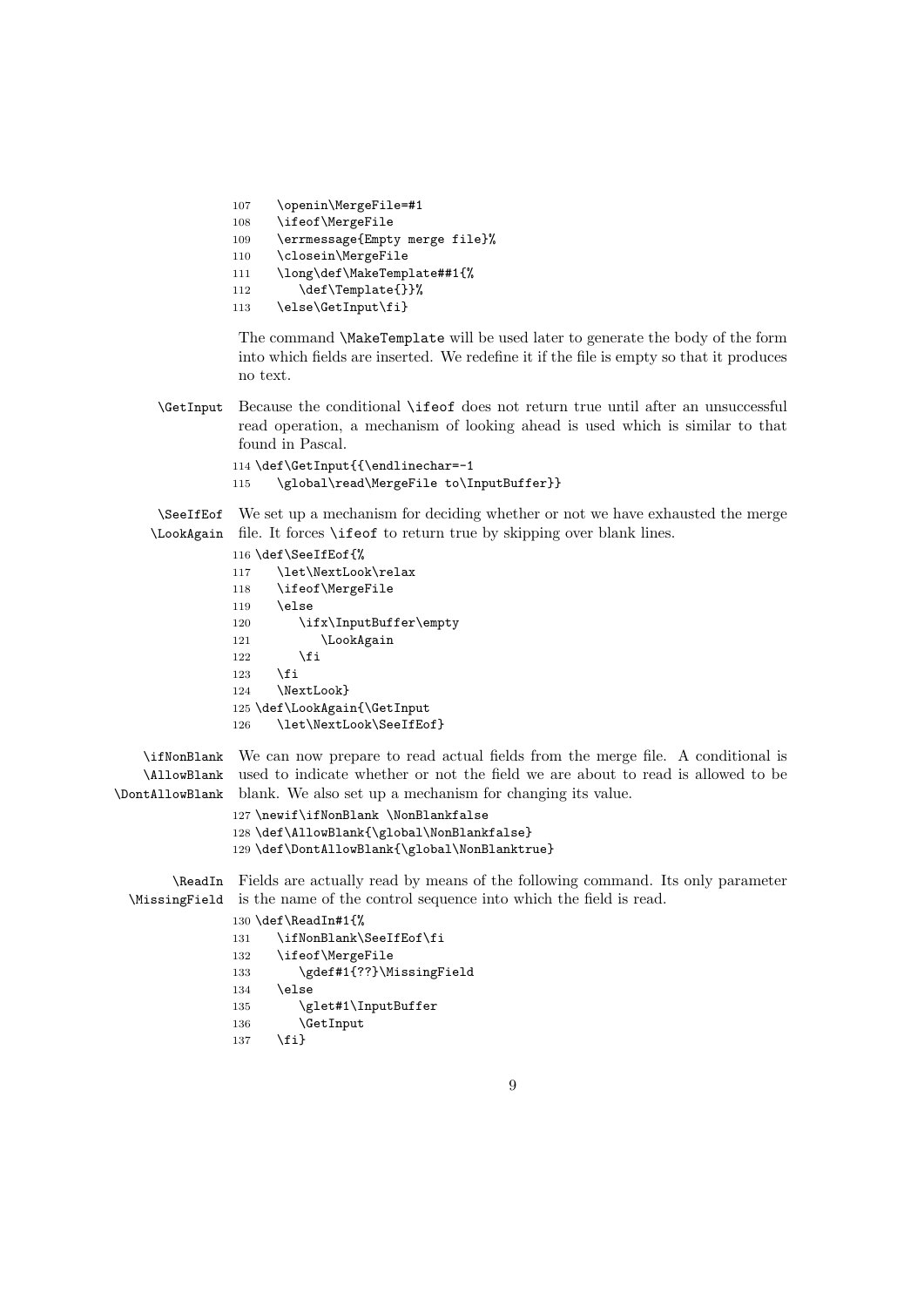|                                 | 138 \def\MissingField{%                                                                                                                                                                                                                                                                                                                                                                                              |
|---------------------------------|----------------------------------------------------------------------------------------------------------------------------------------------------------------------------------------------------------------------------------------------------------------------------------------------------------------------------------------------------------------------------------------------------------------------|
|                                 | \message{Missing field in file}}<br>139                                                                                                                                                                                                                                                                                                                                                                              |
| \GlobalFields<br>\Fields        | The \Fields command places its parameter into a token register called \GlobalFields.<br>This command will be redefined by the <i>Merge</i> command.                                                                                                                                                                                                                                                                  |
|                                 | 140 \newtoks\GlobalFields                                                                                                                                                                                                                                                                                                                                                                                            |
|                                 | 141 \def\Fields#1{\GlobalFields{#1}}                                                                                                                                                                                                                                                                                                                                                                                 |
| \ParseFields<br>\EndParseFields | When a field token list is read, each individual token within it must be either read<br>as a field or interpreted as a blank/nonblank switch. The next token is then read<br>by tail recursion. It is assumed that the final token in the list is <b>\EndParseFields</b> .<br>This must be defined to expand to something unlikely to be read as a value of one<br>of the fields, and so we \let it to \ParseFields. |
|                                 | 142 \def\ParseFields#1{%                                                                                                                                                                                                                                                                                                                                                                                             |
|                                 | \ifx#1\EndParseFields<br>143                                                                                                                                                                                                                                                                                                                                                                                         |
|                                 | \let\NextParse\relax<br>144                                                                                                                                                                                                                                                                                                                                                                                          |
|                                 | \else<br>145                                                                                                                                                                                                                                                                                                                                                                                                         |
|                                 | \let\NextParse\ParseFields<br>146                                                                                                                                                                                                                                                                                                                                                                                    |
|                                 | \ifx#1+\DontAllowBlank<br>147                                                                                                                                                                                                                                                                                                                                                                                        |
|                                 | \else<br>148                                                                                                                                                                                                                                                                                                                                                                                                         |
|                                 | \ifx#1-\AllowBlank<br>149                                                                                                                                                                                                                                                                                                                                                                                            |
|                                 | \else\ReadIn#1<br>150                                                                                                                                                                                                                                                                                                                                                                                                |
|                                 | \fi<br>151                                                                                                                                                                                                                                                                                                                                                                                                           |
|                                 | \fi<br>152                                                                                                                                                                                                                                                                                                                                                                                                           |
|                                 | \fi\NextParse}<br>153<br>154 \let\EndParseFields\ParseFields                                                                                                                                                                                                                                                                                                                                                         |
|                                 |                                                                                                                                                                                                                                                                                                                                                                                                                      |
| \ReadFields                     | We apply this command to our token register after expanding it.                                                                                                                                                                                                                                                                                                                                                      |
|                                 | 155 \def\ReadFields#1{\expandafter\ParseFields                                                                                                                                                                                                                                                                                                                                                                       |
|                                 | \the#1\EndParseFields<br>156                                                                                                                                                                                                                                                                                                                                                                                         |
|                                 | \AllowBlank}<br>157                                                                                                                                                                                                                                                                                                                                                                                                  |
| <i>Nerge</i>                    | At long last we are ready to define the <i>Merge</i> command itself. The first parameter                                                                                                                                                                                                                                                                                                                             |
| \MakeTemplate                   | is the filename of the subsidiary file and the second is the template or form into<br>which fields are inserted. Since a \Fields command within the \Merge text is<br>meant to act immediately on the token list that follows it, we redefine it to operate<br>in a different way.                                                                                                                                   |
|                                 | 158 \long\def\Merge#1#2{\begingroup%                                                                                                                                                                                                                                                                                                                                                                                 |
|                                 | 159 \InputFile{#1}%                                                                                                                                                                                                                                                                                                                                                                                                  |
|                                 | \def\Fields##1{%<br>160                                                                                                                                                                                                                                                                                                                                                                                              |
|                                 | \ParseFields##1\EndParseFields}%<br>161                                                                                                                                                                                                                                                                                                                                                                              |
|                                 | \MakeTemplate{#2}\Iterate}<br>162                                                                                                                                                                                                                                                                                                                                                                                    |
|                                 | 163\long\def\MakeTemplate#1{\def\Template{#1}}                                                                                                                                                                                                                                                                                                                                                                       |
|                                 | The grouping keeps any changes to the definition of <i>MakeTemplate</i> local to this<br>merge. Thus several consecutive merges can be handled within one document.<br>The <b>\endgroup</b> is supplied by the macro <b>\Iterate</b> when the merge file has been                                                                                                                                                    |

exhausted.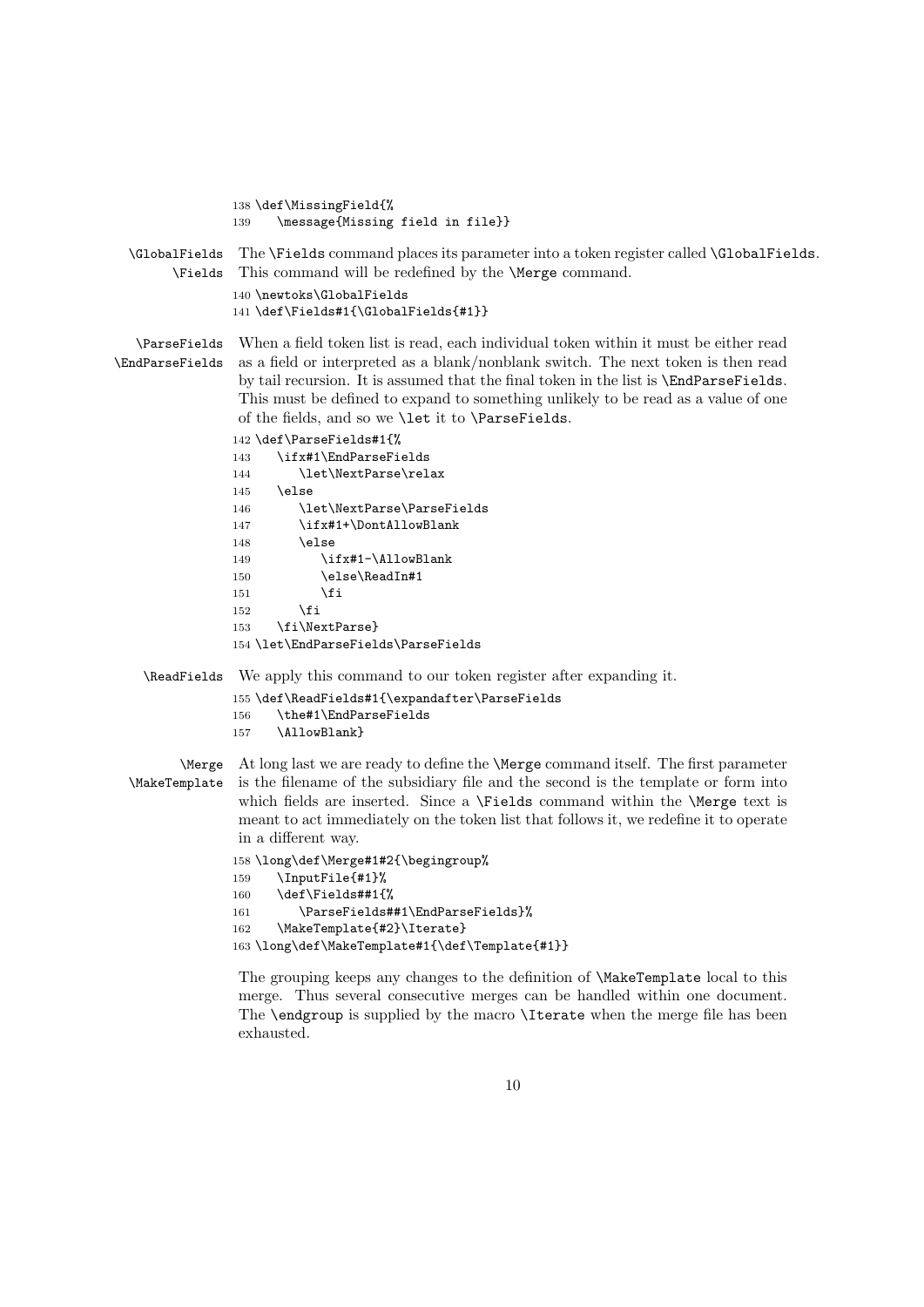\Iteratecounter \Iterate \Iterate must read the fields which were declared before it was entered, substitute them into its template and repeat itself using tail recursion if the end of the merge file has not been encountered.

```
164 \countdef\Iteratecounter=2
165 \Iteratecounter=0
166 \def\Iterate{%
167 \global\advance\Iteratecounter by1
168 \ReadFields\GlobalFields
169 \Template
170 \SeeIfEof
171 \ifeof\MergeFile
172 \def\NextIteration{%
173 \endgroup\closein\MergeFile}%
174 \else
175 \let\NextIteration\Iterate
176 \fi
177 \NextIteration}
```
The point of the use of counter 2 in the above is that it is accessible to the print driver for page selection. Anyone who has started printing 150 letters, all with page number 1, only to run out of paper half way, will appreciate the use of this artifice!

## 7 Implementation of merged tables

| \MultiCount<br><b>\MaxCount</b><br>\ifStartOfList | We set up two counters, one for the column we are reading and the other for the<br>total number of columns in the table. We also need a conditional to mark the start<br>of the table, so that we terminate each row correctly with $\setminus \setminus$ or $\setminus c$ , or nothing<br>at all at the beginning of the first row. |  |  |  |
|---------------------------------------------------|--------------------------------------------------------------------------------------------------------------------------------------------------------------------------------------------------------------------------------------------------------------------------------------------------------------------------------------|--|--|--|
|                                                   | 178 \newcount\MultiCount \newcount\MaxCount<br>179 \newif\ifStartOfList                                                                                                                                                                                                                                                              |  |  |  |
| \MultiRead                                        | The parameter to <i>MultiRead</i> is the number of columns to read at a time. This<br>command passes control to <i>NextRead after initializing certain parameters</i> .                                                                                                                                                              |  |  |  |
|                                                   | 180 \def\MultiRead#1{%                                                                                                                                                                                                                                                                                                               |  |  |  |
|                                                   | \ifnum#1>0<br>181                                                                                                                                                                                                                                                                                                                    |  |  |  |
|                                                   | <b>\SelectCR</b><br>182                                                                                                                                                                                                                                                                                                              |  |  |  |
|                                                   | \MakeEmpty{#1}%<br>183                                                                                                                                                                                                                                                                                                               |  |  |  |
|                                                   | \global\Start0fListtrue<br>184                                                                                                                                                                                                                                                                                                       |  |  |  |
|                                                   | \glet\NextRead\MRead<br>185                                                                                                                                                                                                                                                                                                          |  |  |  |
|                                                   | \AllowBlank<br>186                                                                                                                                                                                                                                                                                                                   |  |  |  |
|                                                   | \global\MaxCount=#1<br>187                                                                                                                                                                                                                                                                                                           |  |  |  |
|                                                   | \NextRead<br>188                                                                                                                                                                                                                                                                                                                     |  |  |  |

189 \fi}

\Emptyctr The command \MakeEmpty is required by the pre-processing of each field. The  $\mathbb N$  idea is that the command  $\Gamma$  prnn $\end{math}$  endcsname, which we will loosely call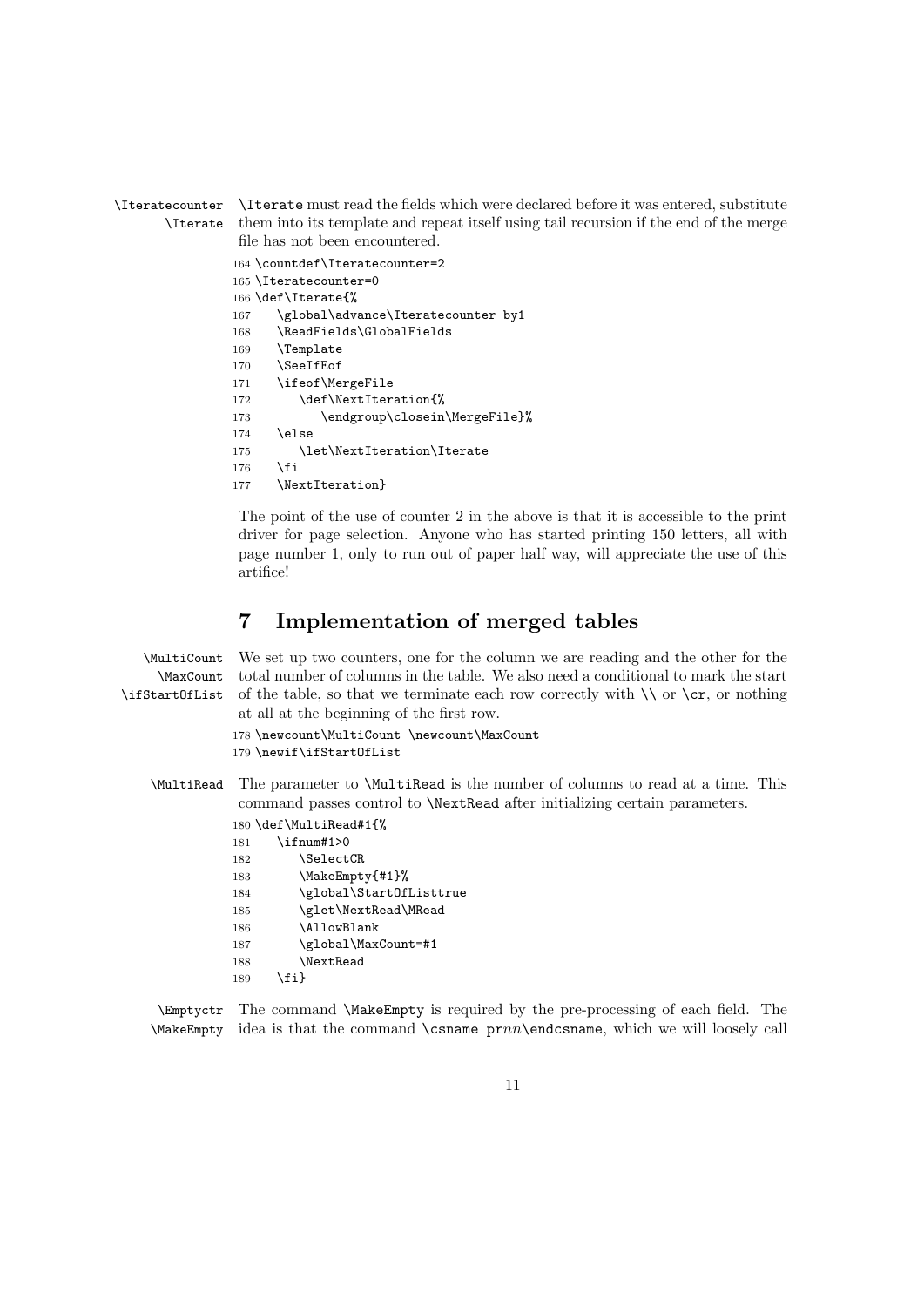$\prnn$ , is executed on each field in column nn. However, most of these commands will be undefined, and so we equate each of those that has not been defined to \empty.

| 190 \newcount\Emptyctr                 |  |
|----------------------------------------|--|
| 191 \def\MakeEmpty#1{\Emptyctr=0       |  |
| \loop<br>192                           |  |
| \advance\Emptyctr by1<br>193           |  |
| \expandafter\ifx\csname<br>194         |  |
| pr\the\Emptyctr\endcsname\relax<br>195 |  |
| \expandafter\glet\csname<br>196        |  |
| pr\the\Emptyctr\endcsname\empty<br>197 |  |
| <b>\fi</b><br>198                      |  |
| \ifnum\Emptyctr<#1<br>199              |  |
| \repeat}<br>200                        |  |

Note that, because of the way we are accessing it via  $\{\text{csname}, \text{the first time } \prime\}$ is encountered it equates to \relax.

\Process The command \Process#1#2 defines \pr#1 to mean #2.

```
201 \def\Process#1#2{%
202 \expandafter\def\csname
203 pr#1\endcsname##1{#2{##1}}}
```
\MarkEnd We need to know how the last row is to be recognized. The default is an empty line in the merge file.

> \def\MarkEnd#1{\gdef\EndMarker{#1}} \MarkEnd{}

\NextLine We collect each row in a token register. The full row is assembled in \NextLine \NextField before being passed back to TEX. Each field is read in \TempField and then placed temporarily into \NextField.

\newtoks\NextLine \newtoks\NextField

It is not necessary to do things this way; \edef can be used instead, but that approach might expand tokens prematurely.

\AppendNextField After the next field has been read, it is appended to \NextLine.

|     | 207 \def\AppendNextField{%           |
|-----|--------------------------------------|
| 208 | \global\advance\MultiCount1          |
| 209 | \NextField=\expandafter{\TempField}% |
| 210 | \edef\Append{\NextLine=              |
| 211 | {\the\NextLine&\csname               |
| 212 | pr\the\MultiCount\endcsname          |
| 213 | $\{\theta\}\}$                       |
| 214 | \Append}                             |
|     |                                      |

\EndLine We need to insert the correct end marker after each row of the table. The token  $\mathcal{F}$ inishLine  $\operatorname{car}$  must be disguised a little before it is acceptable in a LAT<sub>E</sub>X document.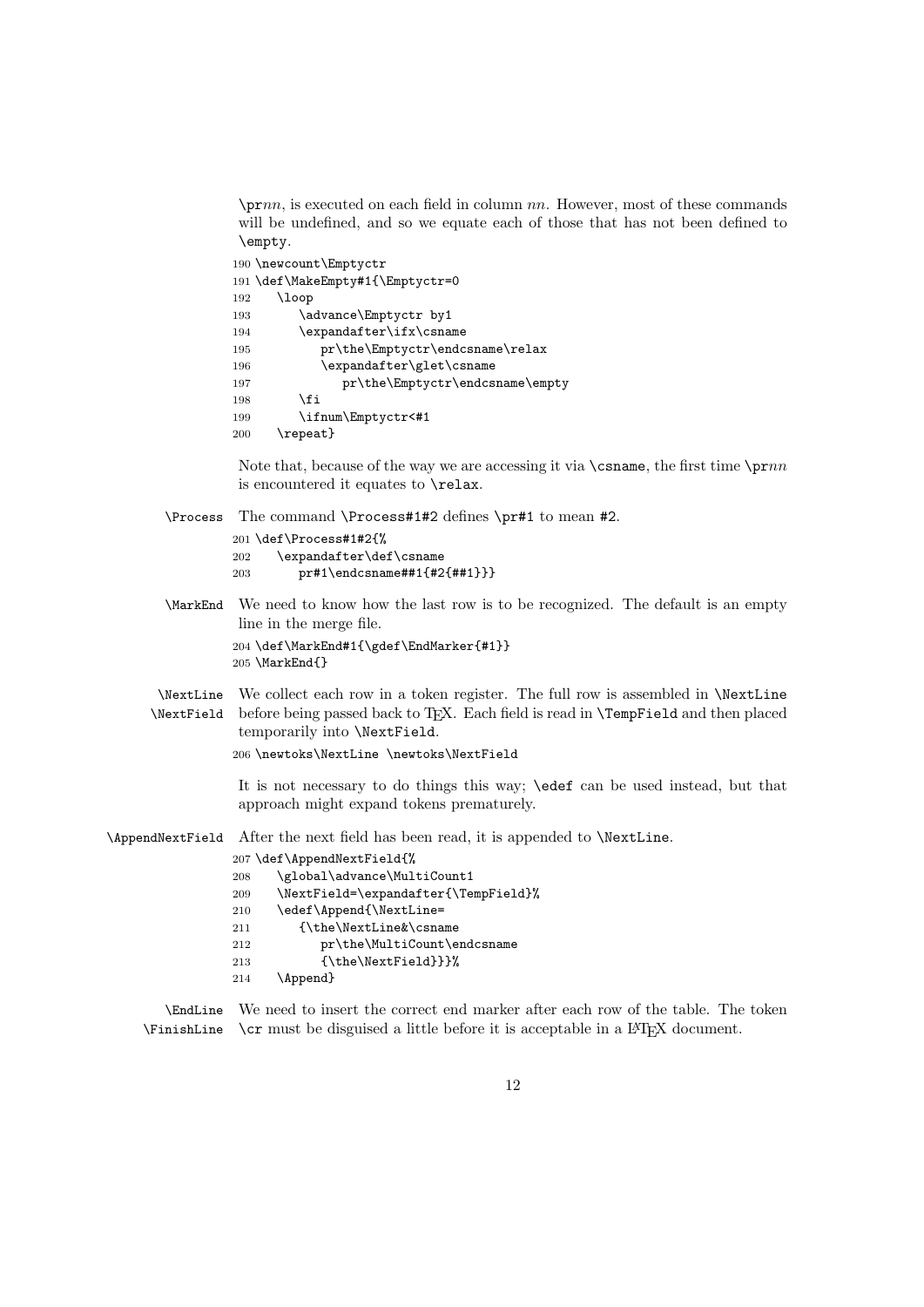```
215 \def\SelectCR{\glet\EndLine\\}%
216 \langle/textmerg\rangle217 (plain)\def\SelectCR{\gdef\EndLine{\cr}}%
218 \langle*textmerg}
219 \def\FinishLine{%
220 \ifStartOfList
221 \global\StartOfListfalse
222 \else\EndLine\fi}
```
This makes the assumption that if **\array** is defined then we must be in LATEX.

\StopProcessing We need a command to finish off a table. This should reset \NextRead to \AllowBlank to terminate the tail recursion, and also do some error recovery in case the file ends prematurely in the middle of a row.

\def\StopProcessing{%

- \global\MultiCount\MaxCount
- \glet\NextRead\AllowBlank}
- \MRead The command \MRead prepares to read a row of a table. It reads a field from the merge file and checks to see whether the table has been exhausted.

|     | 226 \def\MRead{%                     |
|-----|--------------------------------------|
| 227 | \global\MultiCount=1                 |
| 228 | \ReadIn\TempField                    |
| 229 | \ifx\TempField\EndMarker             |
| 230 | <i><b>StopProcessing</b></i>         |
| 231 | \else                                |
| 232 | <b>\FinishLine</b>                   |
| 233 | \NextField=\expandafter{\TempField}% |
| 234 | \edef\StartLine{\NextLine={\csname   |
| 235 | pr1\endcsname{\the\NextField}}}%     |
| 236 | <b>\StartLine</b>                    |
| 237 | <b>\ConstructNextRow</b>             |
| 238 | \fi                                  |
| 239 | \NextRead}                           |
|     |                                      |

\ConstructNextRow Command \ConstructNextRow does most of the work of assembling a row of the table. It assembles \MaxCount fields at a time into \NextLine unless an error is encountered.

|     | 240 \def\ConstructNextRow{%  |
|-----|------------------------------|
| 241 | \ifnum\MultiCount<\MaxCount  |
| 242 | \loop                        |
| 243 | \ReadIn\TempField            |
| 244 | \ifx\TempField\EndMarker     |
| 245 | \glet\TempField\empty        |
| 246 | <i><b>StopProcessing</b></i> |
| 247 | \MissingField                |
| 248 | \else                        |
| 249 | \ifeof\MergeFile             |
| 250 | \glet\TempField\empty        |
|     |                              |